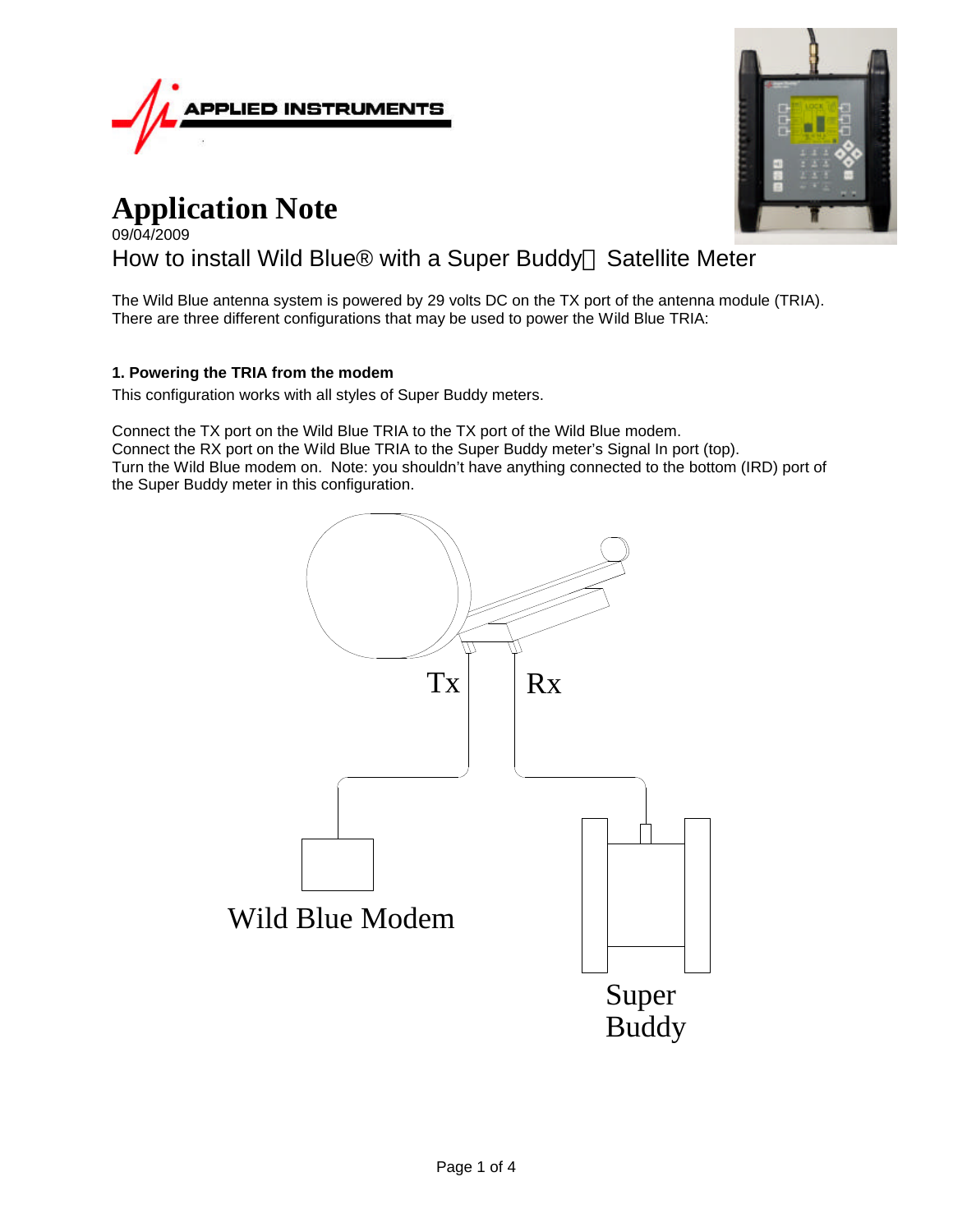# **2. With The Applied Instruments Super Buddy 29**

Connect the power passing side of a splitter to the TX port on the Wild Blue TRIA. Connect the DC block (non-power passing) side of a splitter to the RX port on the Wild Blue TRIA. Connect the bottom remaining port on the splitter to the Super Buddy meter's top (Signal In) port.

To prevent sparking and to protect components, connect all cables before turning the LNB power on. Turn off the LNB power before disconnecting the cables.



# **3. With The Applied Instruments Blue Bunny™ Voltage Converter Box**

Connect the TX side of the Blue Bunny converter box to the TX port on the Wild Blue TRIA. Connect the RX side of the Blue Bunny converter box to the RX port on the Wild Blue TRIA. Connect the remaining port on the converter box to the Super Buddy meter's top (Signal In) port.

To prevent sparking and to protect components, connect all cables before turning the LNB power on. Turn off the LNB power before disconnecting the cables.

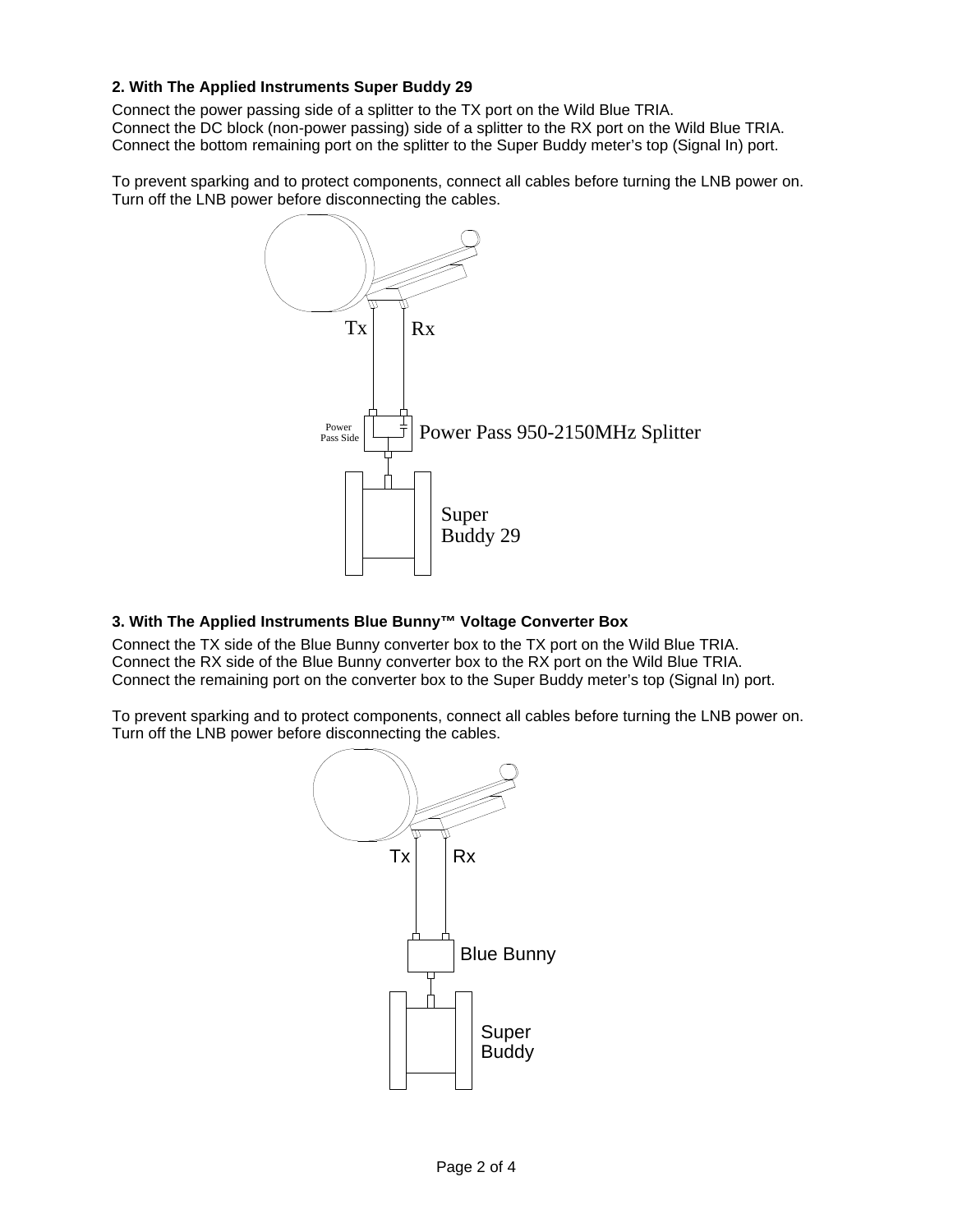#### **Wild Blue Satellites**

Wild Blue provides service from two satellites that are located at 111 West and one satellite located at 105.0W (AMC-15). Anik F2 (111.1W) was in service first and uses left-hand circularly polarized signals. The Wild Blue 1 satellite (111.0W) began providing service in 2007 and uses right-hand circularly polarized signals. The polarization difference allows the two 111 West satellites to use the same frequency range without interference. The LNB assemblies (TRIAs) for these systems are designed for either right or left-handed polarization. You must use the correct LNB assembly (TRIA) for the system you are installing. The AMC-15 satellite (105.0W) began providing service in mid-2009 and uses righthand circularly polarized signals.

### **Wild Blue Spot Beams**

The Wild Blue system uses spot beams for different areas. The Super Buddy meter will look up the beam number for your area given the zip code. Each spot beam has two or three signals on each spot beam. The spot beam numbers are NOT the same as the pointing aid (APA) settings given by Wild Blue although they are related.

# **Meter Setup**

Push the **SYST** System soft-key to select the following:

- REGION your geographic region
- SERVICE **Other Providers**
- SYSTEM **Wild Blue**
- LNB MODEL WB Anik if you are installing for the Anik F2 satellite (111.1W) OR Wild Blue 1 – if you are installing for the Wild Blue 1 satellite (111.0W) OR WB AMC-15 – if you are installing for the AMC-15 satellite (105.0W)
- SWITCH TYPE none

To make selections, arrow up or down to the item to change and press **Enter**, then arrow up or down to the desired option and press **Enter**.

Press **EXIT** or **DONE** to return to Run Mode

# **Zip Code Lookup**

Push the **ZIP** soft-key and enter the zip code where you are installing the system and then press the Enter key. *The Super Buddy will look up the zip code and the Wild Blue beam number for your area.* The beam number will be displayed at the bottom of the screen and utilized when you return to the Run Mode.



The arm angle, skew setting and APA number are also calculated and displayed at the bottom of the screen.